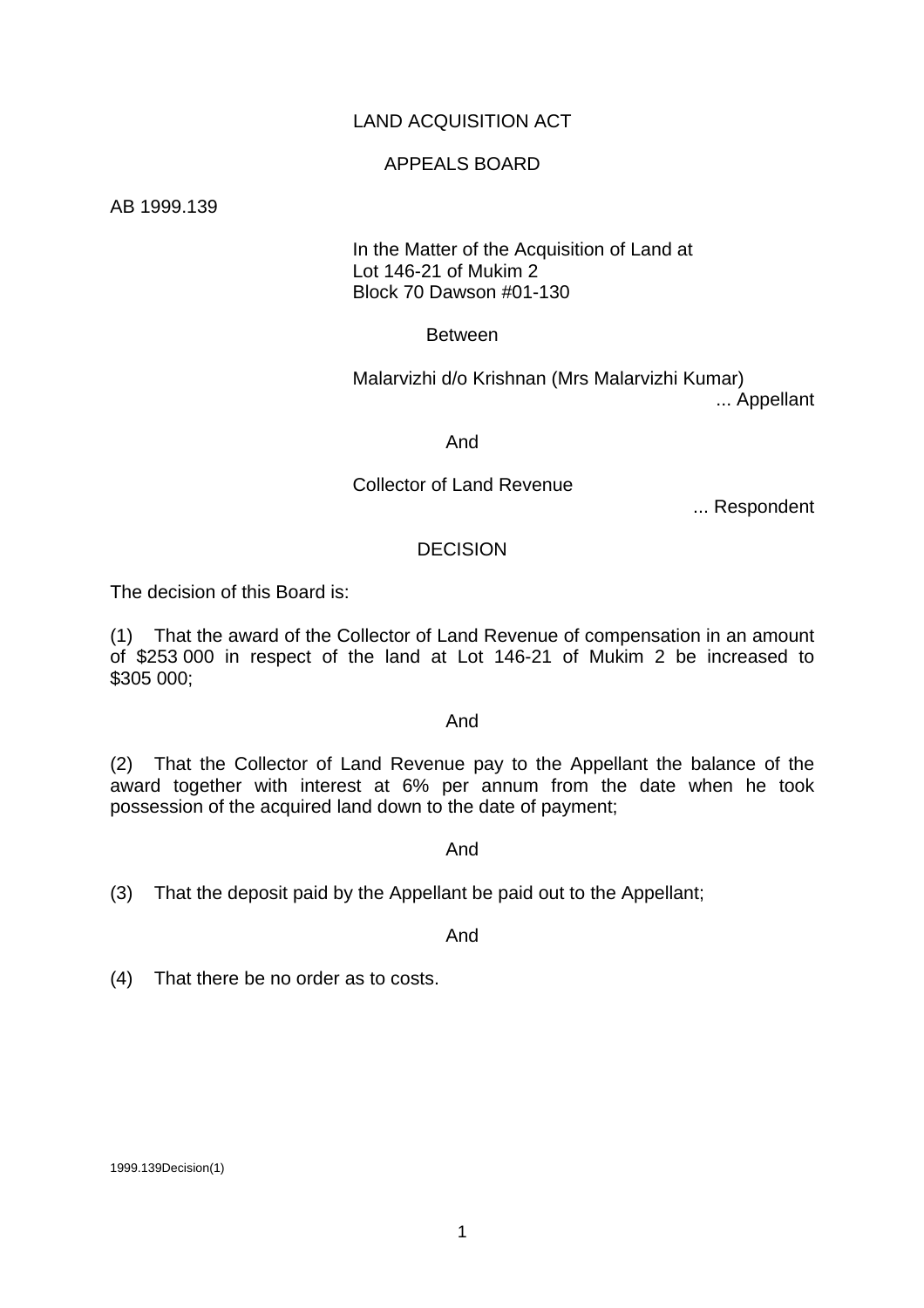# BRIEF STATEMENT OF REASONS

The reasons for the Decision/Order are:

(1) The acquired land comprises 72.4sm of land at Lot 146-21 of Mukim 2 together with a 2 storey terrace house on it known as Block 70 Dawson Road #01-130 of which the Appellant was at the time the award was made the proprietor for the residue of the term of 99 years which would have expired on 31 October 2055.

(2) At the inquiry held under s 10 the Appellant claimed \$525 000 for the acquired land. On 18 June 1999 the Collector of Land Revenue made an award of \$253 000 as the compensation which in his opinion should be allowed for the acquired land.

(3) The Appellant appeals against the award on the ground that it is inadequate. In the petition of appeal the Appellant claims compensation of \$430 500.

(4) Section 33 of the Land Acquisition Act provides:

(1) In determining the amount of compensation to be awarded for land acquired under this Act, the Board shall ... take into consideration the following matters and no others:

(a) the market value -

 $(i)$  ...

(C) as at 1st January 1995 in respect of land acquired on or after 27th September 1995 ... or

(iii) as at the date of publication of the declaration made under section 5,

whichever is the lowest ....

(5) The declaration made under s 5 was published on 4 March 1999.

(6) Rachel Ng testifying for the Collector of Land Revenue said in her report dated 17 April 2001 that the market value of the acquired land as at 4 March 1999 was not higher than as at 1 January 1995

(7) Ong Han Boon of OHB Real Estate Consultants & Services Pte Ltd testifying for the appellant in AB 111/99 said that the market value of Lot 146-51 of Mukim 2 at Block 120 Margaret Drive #01-830 ("Lot 146-51") (which is comparable with the acquired land) as at 4 March 1999 was \$500 000. He relied on the following sale transactions:

| Property                    | Site Area | Price              | <b>Contract Date</b> |
|-----------------------------|-----------|--------------------|----------------------|
| 1 BI 41 Stirling Rd #01-514 | 122.5sm   | \$500 000 1 Oct 98 |                      |
| 2 BI 46 Stirling Rd #01-524 | 130.7sm   |                    | \$420 000 19 Jan 99  |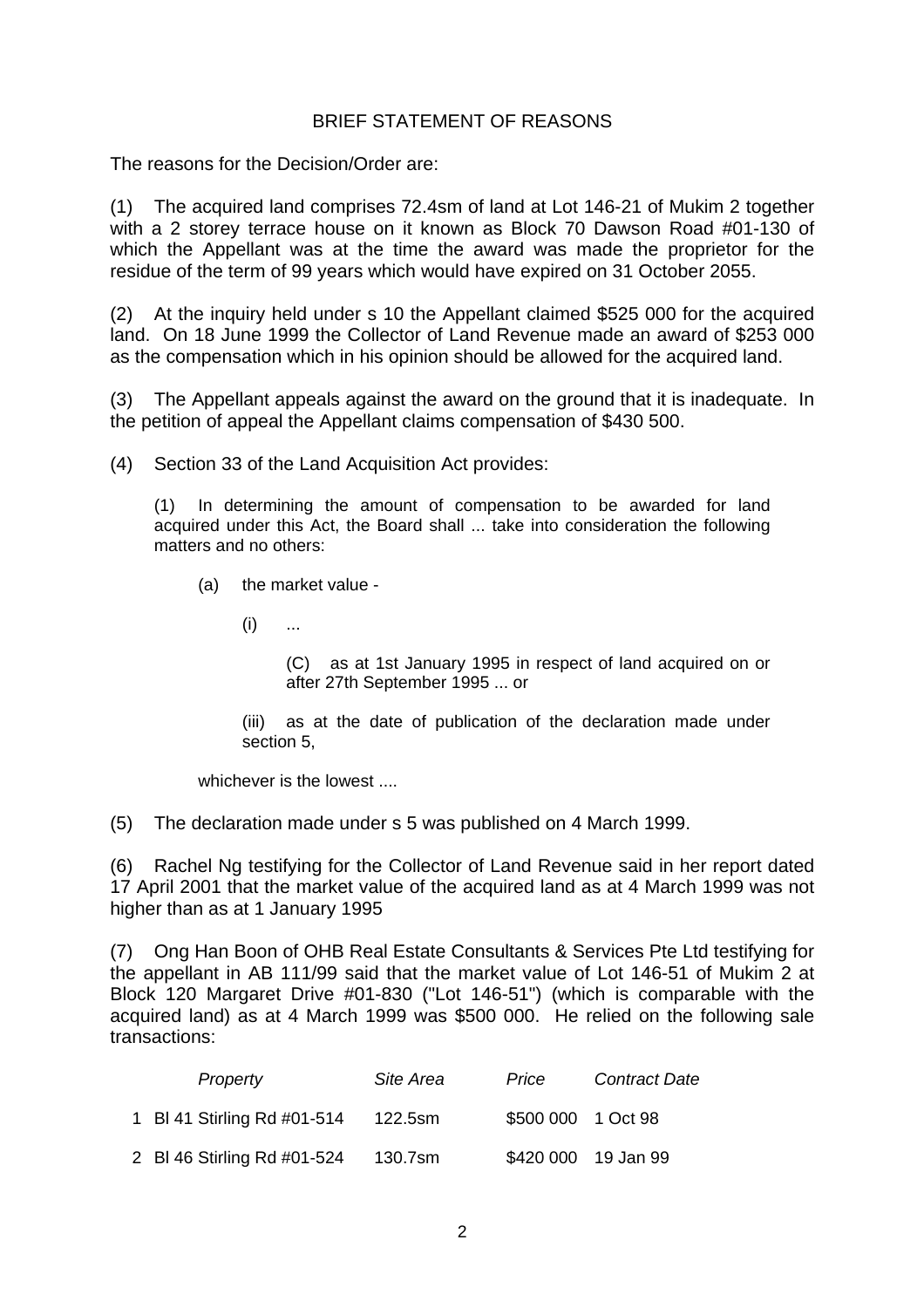| 3 BI 41 Stirling Rd #01-508 | 119.6sm | \$505 000 2 Jan 99 |  |
|-----------------------------|---------|--------------------|--|
| 4 BI 46 Stirling Rd #01-518 | 130.7sm | \$500 000 7 Jun 99 |  |

He derived an average site area rate of \$3 992/sm and made a net adjustment of -2.85% for differences between Lot 146-51 and the properties at Stirling Road. He applied the adjusted site area rate of \$3 878.23/sm to the site area of 129.1sm of Lot 146-51 to derive its market value which he rounded down to \$500 000. In the view of this Board the site area rate would have to be further adjusted upwards for the difference in the site area if it is to be applied to the site area of the acquired land.

(9) Rachel Ng said in her report that the market value of the acquired land as at 4 March 1999 was \$253 000. She relied on the following sale transactions:

| Property                         | Land Area | Price                             | <b>Contract Date</b> |
|----------------------------------|-----------|-----------------------------------|----------------------|
| 1 BI 70 Dawson Rd #01-126 71.8sm |           | \$400 000 20 Dec 96<br>\$5 571/sm |                      |
| 2 BI 70 Dawson Rd #01-130 72.4sm |           | \$395 600 2 Feb 96<br>\$5 464/sm  |                      |
| 3 BI 74 Dawson Rd #01-44         | 65.1sm    | \$300 000 12 Feb 96<br>\$4 608/sm |                      |
| 4 BI 70 Dawson Rd #01-128 72.1sm |           | \$380 000 24 Jan 95<br>\$5 270/sm |                      |

(10) Testifying for the Collector of Land Revenue in AB 1999.111 Rachel Ng said that she identified sale transactions in respect of freehold terrace houses in the MacPherson area to compare market values between March 1995 and 4 March 1999. She found that market values fell 36% in that period.

(11) There were no sale transactions in respect of comparable properties in Dawson Road or Margaret Drive in 1999 or at any time after 1996.

(12) The Stirling Road properties are held under HDB leases for which facilities for financing on favourable terms are available from HDB and CPF funds may be applied in the purchase while the acquired land is held under a Crown lease with less than 60 years to run as at 4 March 1999 and such facilities are not available. This is a substantial difference and there was no material before this Board on the basis of which to estimate the adjustment that would have to be made to deduce the market value of the acquired land from transactions in respect of the Stirling Road properties.

(13) On the evidence adduced this Board finds that between January 1995 and 4 March 1999 there was a sharp fall in the market value of terrace houses other than those held under HDB leases although this fall was partly compensated for by the rise in the market value of terrace houses in Stirling Road and further finds that the market value of the acquired land as at 4 March 1999 was \$305 000. This Board further finds that this is lower than the market value as at 1 January 1995 and will take into consideration the market value as at 4 March 1999.